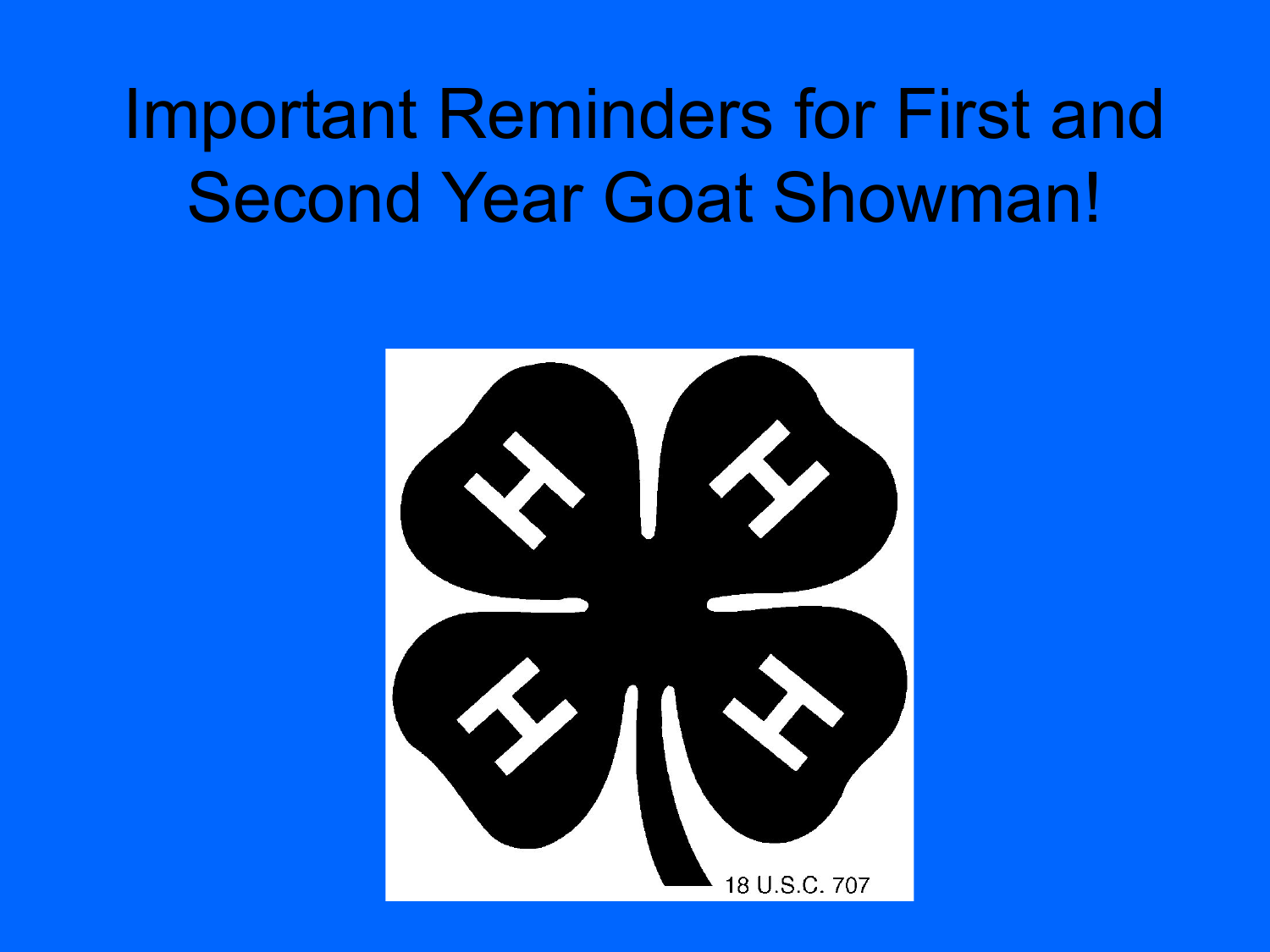## Welcome!

- This meeting is designed to cover some of the basic information and frequently asked questions that are important for new 4-H goat showman.
- If you have questions, please let us know! [hgoeb211@gmail.com](mailto:hgoeb211@gmail.com)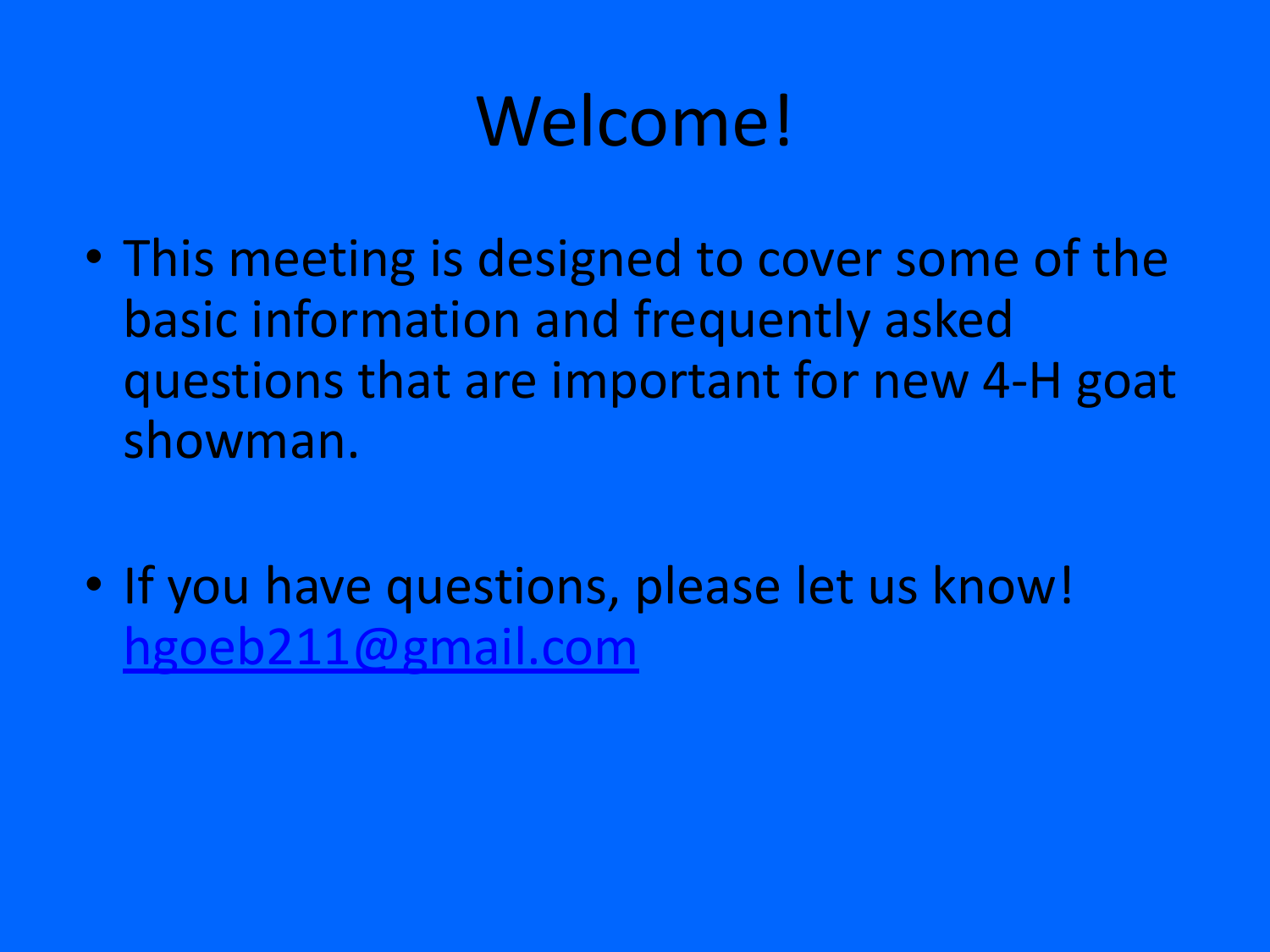### Wether Weigh In

- Every wether that you want to show at the fair MUST be weighed in on Saturday, May 7th from 8:30 am – 10:00 am. Only bring wethers and wether dams on this date. DO NOT BRING COMMERCIAL DOES.
- If a wether or wether dam is not weighed during these times, you cannot show it at the fair.
- All wethers must have milk teeth to be shown at the fair. Milk teeth are usually in animals less than 1 year of age. Once a wether turns approximately 1 year old they will loose their milk teeth and can no longer be shown in 4-H.
- All wethers must be banded before weigh in. This should be done prior to weigh in so the line is not held up.
- Bring your Goat ID worksheet to record information as your wethers are weighed. This sheet is to help you organize your information, but is not submitted.
- Typically, a line of vehicles will form down the road east of the swine barn. Please get in line with your truck/trailer and wait for instructions. Please do not get out of your truck and walk up to the scales. We try to keep weigh in moving as efficiently and quickly as possible, and extra congestion by the scales and working area will slow the process down. As soon as you have weighed in, please immediately move your vehicle up so the line keeps moving.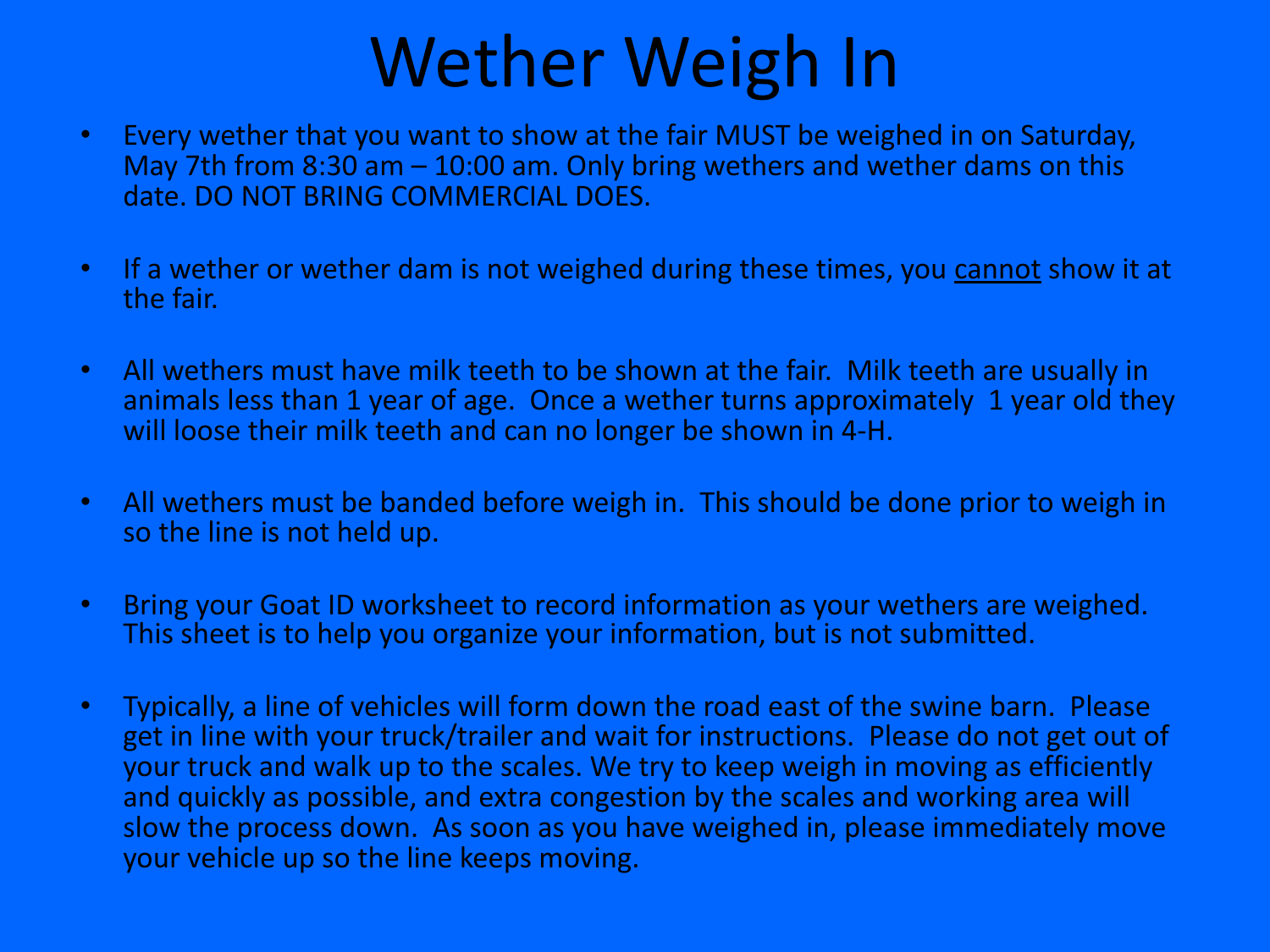## Wether Weigh In

- As your wether(s) are weighed in, they will be ear tagged for identification.
- If you have a wether that has gopher or elf ears, we cannot ear tag him. His identification number will have to be tattooed into his tail at a later date. We WILL NOT have tattooing equipment available at weigh in. If you have a wether with those types of ears, you will tattoo his tag number in his tail by the fair check in!
- If you want to exhibit your meat goat wether and/or wether dam at the State Fair, you also need an RFID tag. RFID tags are \$3. You must also have DNA hair samples done. Dairy and Pygmy wethers planning to exhibit at the State Fair do not need a RFID tag.

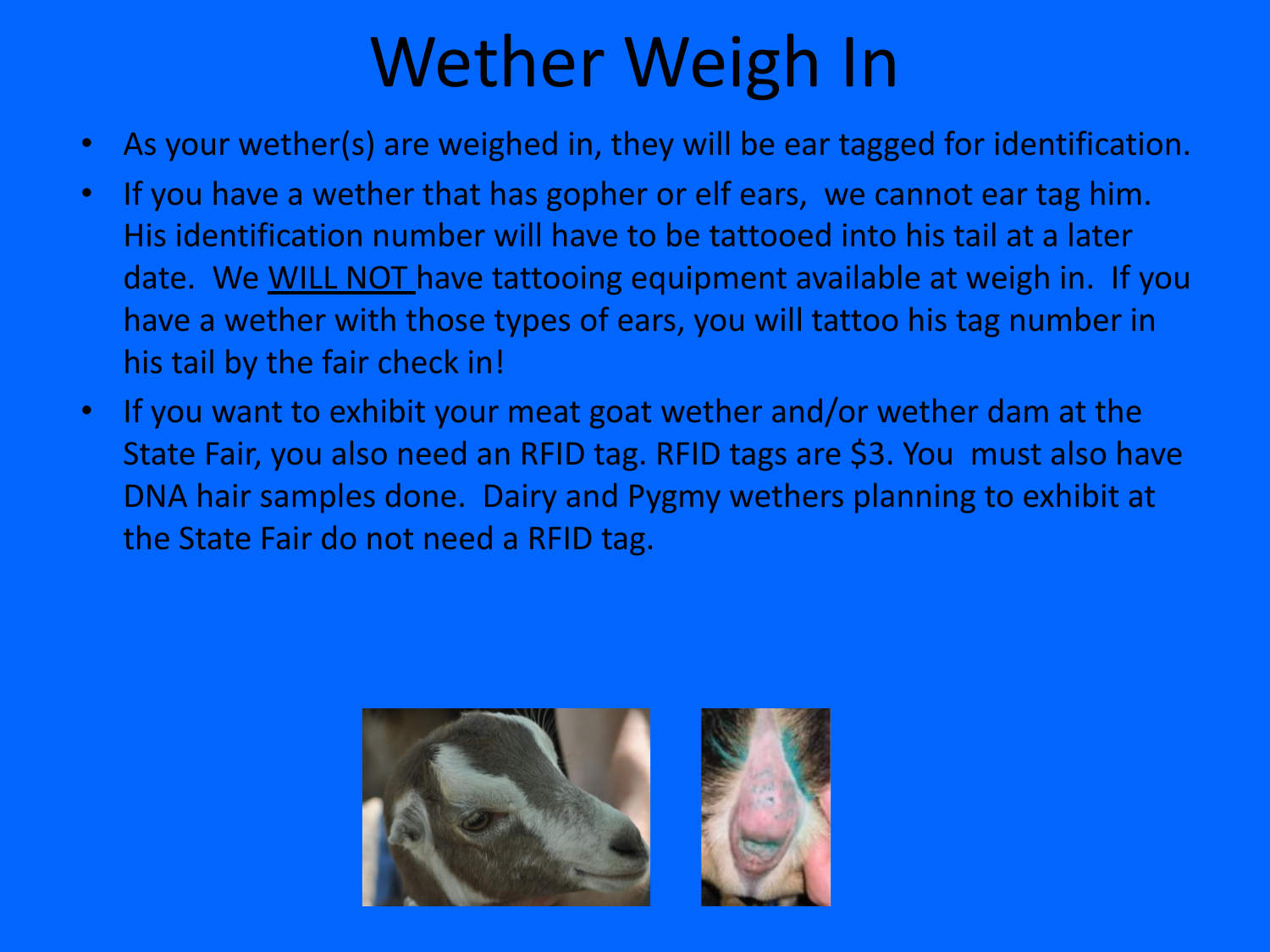### Weigh-In at Fair

- On Sunday of the fair, wethers and wether dams will be weighed. The weight on this day will determine what weight class the wether or wether dam will shown in at the fair. Wethers and wether dams will be broken up by similar weights so they can show with other animals that are relatively the same size.
- Fair weigh-in begins at approximately 1:00 pm on Sunday of the fair. You must have someone in the barn ready to weigh in your animals for you!
- Milk teeth will be checked again at this weigh in. Any animal that does not have their milk teeth will be disqualified from the wether or wether dam show.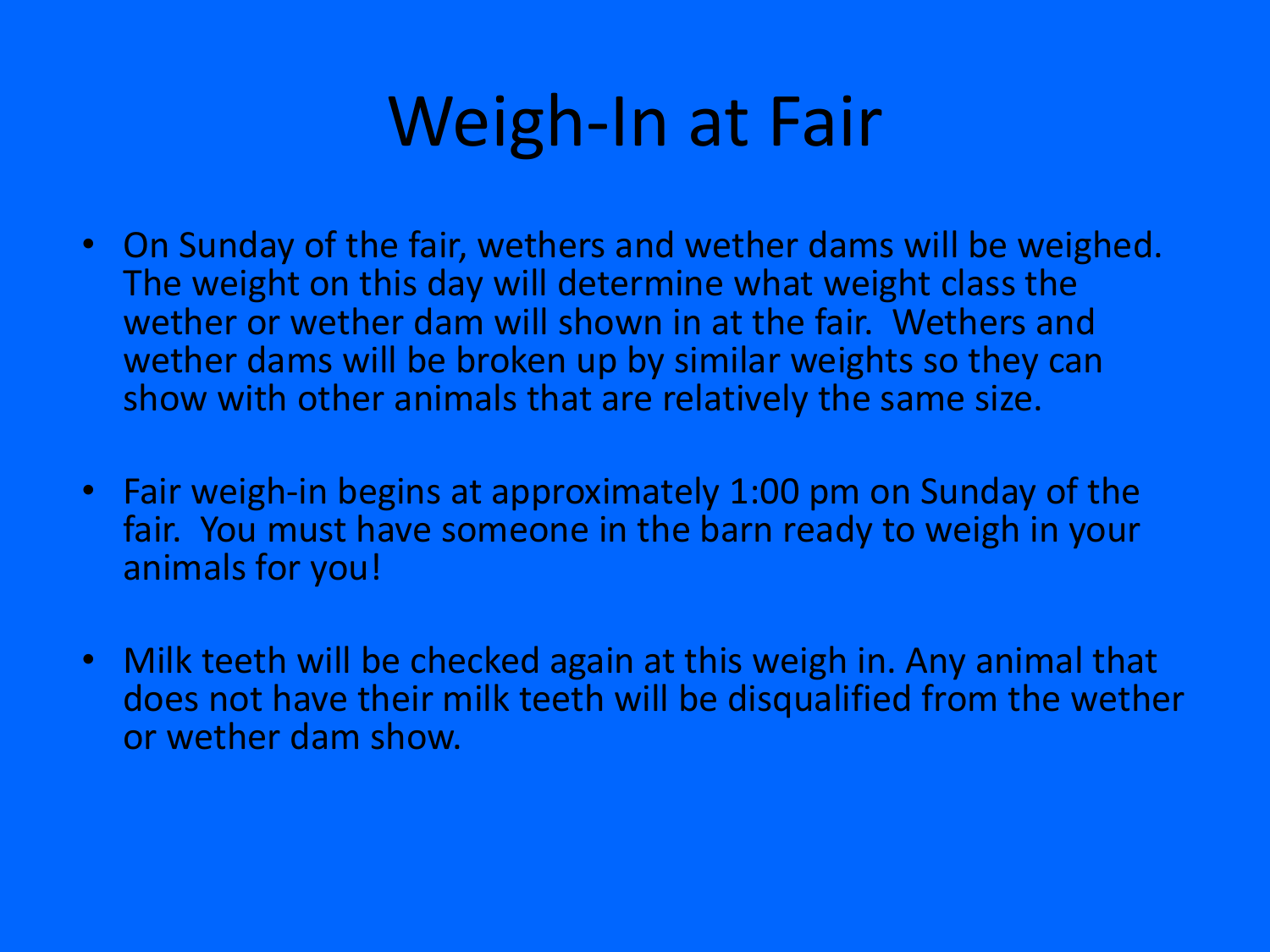### Wether Categories

- Wethers are shown in three different categories at our fair; Dairy, Pygmy & Meat wethers. (Page 148 in 4-H handbook)
- A dairy wether is any animal from a dam and sire of the 9 ADGA recognized breeds. Meaning its mother and father must have been one of the following: Alpine, Lamancha, Nigerian Dwarf, Toggenburg, Saanen, Recorded Grade, Oberhasli, Sable Saanen, or Nubian.
- A Pygmy wether is any animal from a dam and sire that are both Pygmy goats.
- All other wethers that do not fall into the Dairy or Pygmy category must show in the meat wether show. This includes Boer goats, Myotonic goats, Kinder goats, Specialty Goats, and any other crossbred varieties of wethers.
- If you want to sell your wether in the Livestock Sale at the end of the fair, it must reach the required weight. Pygmy, Nigerian Dwarf, Kinder and Myotonic wethers must weigh 25 lbs. All other wethers and crosses must weigh 40 lbs.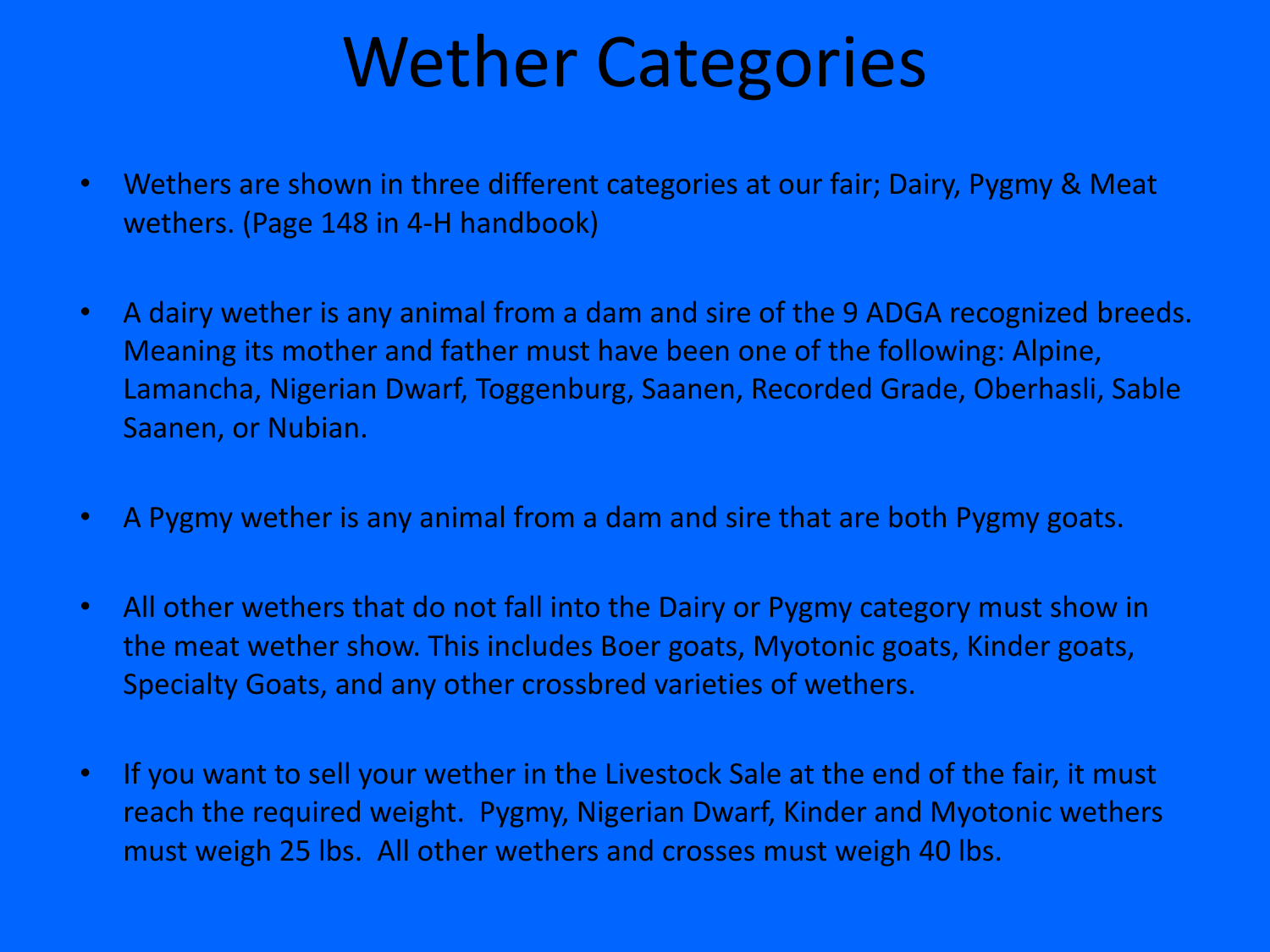## Online Enrollment

- Due May 16th!
- Must enroll ANY animal you are thinking about showing at the fair. You are not committed to showing all of the animals you enter.
- Enroll your animals online at:
	- [https://v2.4honline.com](https://in.4honline.com/)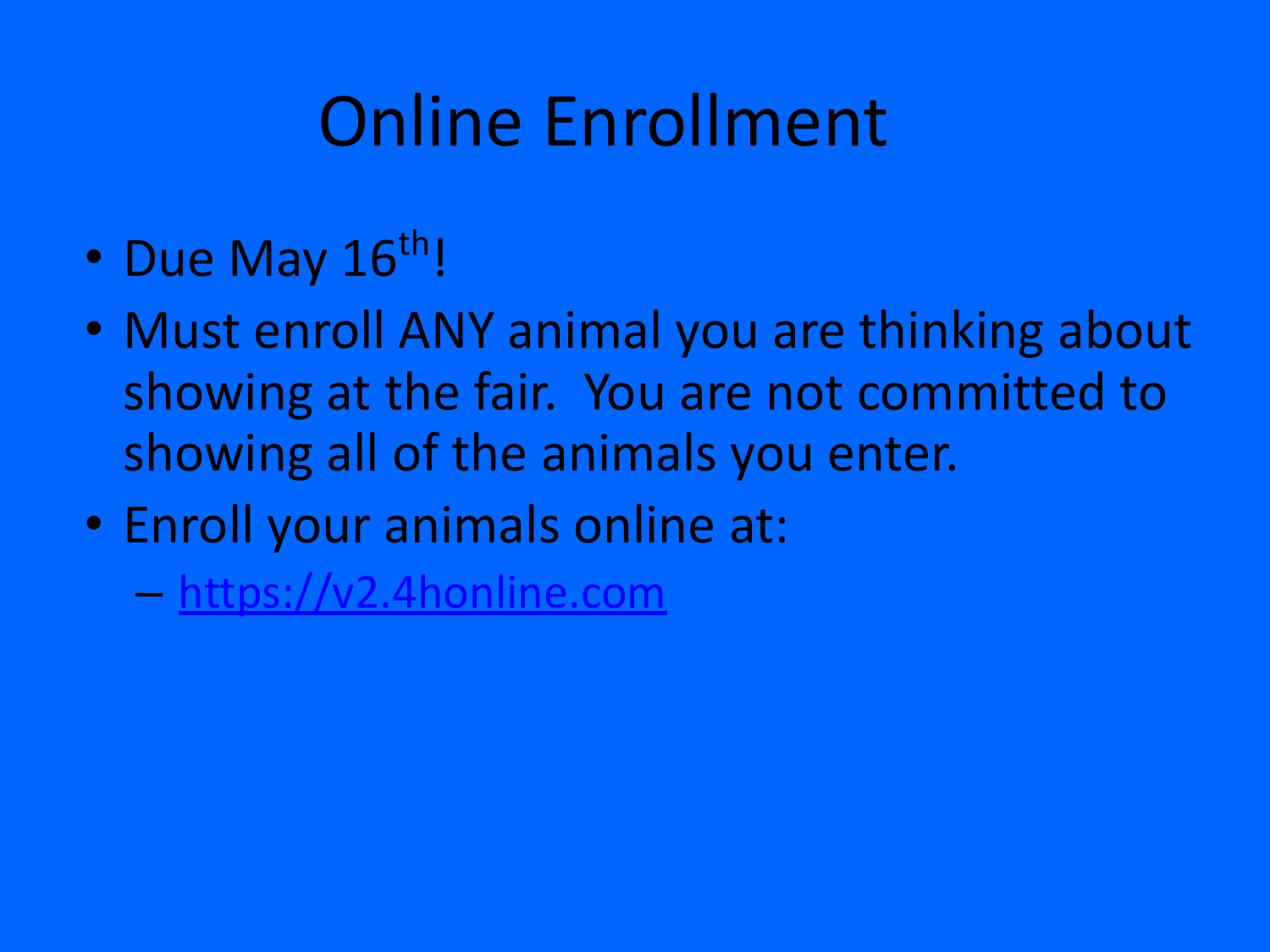#### Entering Does in the Correct Classes

- Starting on Page 145 of the handbook are classes for does. In June, you will receive info on the Fair Entry system and entering animals into classes for the fair.
- In order to enter in any Dairy Goat breed class, you must have registration papers in the 4-H members name. If you do not have papers, you will be required to show in the Dairy Grade class.
- In order to enter in any Boer Goat breed class, you must have registration papers in the 4-H members name. If you do not have papers, you will be required to show in the Commercial Doe classes.
- You will need to sign up for any Dam & Daughter, Showmanship, and Milk Production classes you want to participate in on Fair Entry in July.
- New option for registration paper check: Bring your registration papers to the final Goat Club meeting of the year (June 27th) and get them checked at the meeting to help fair check in move quickly!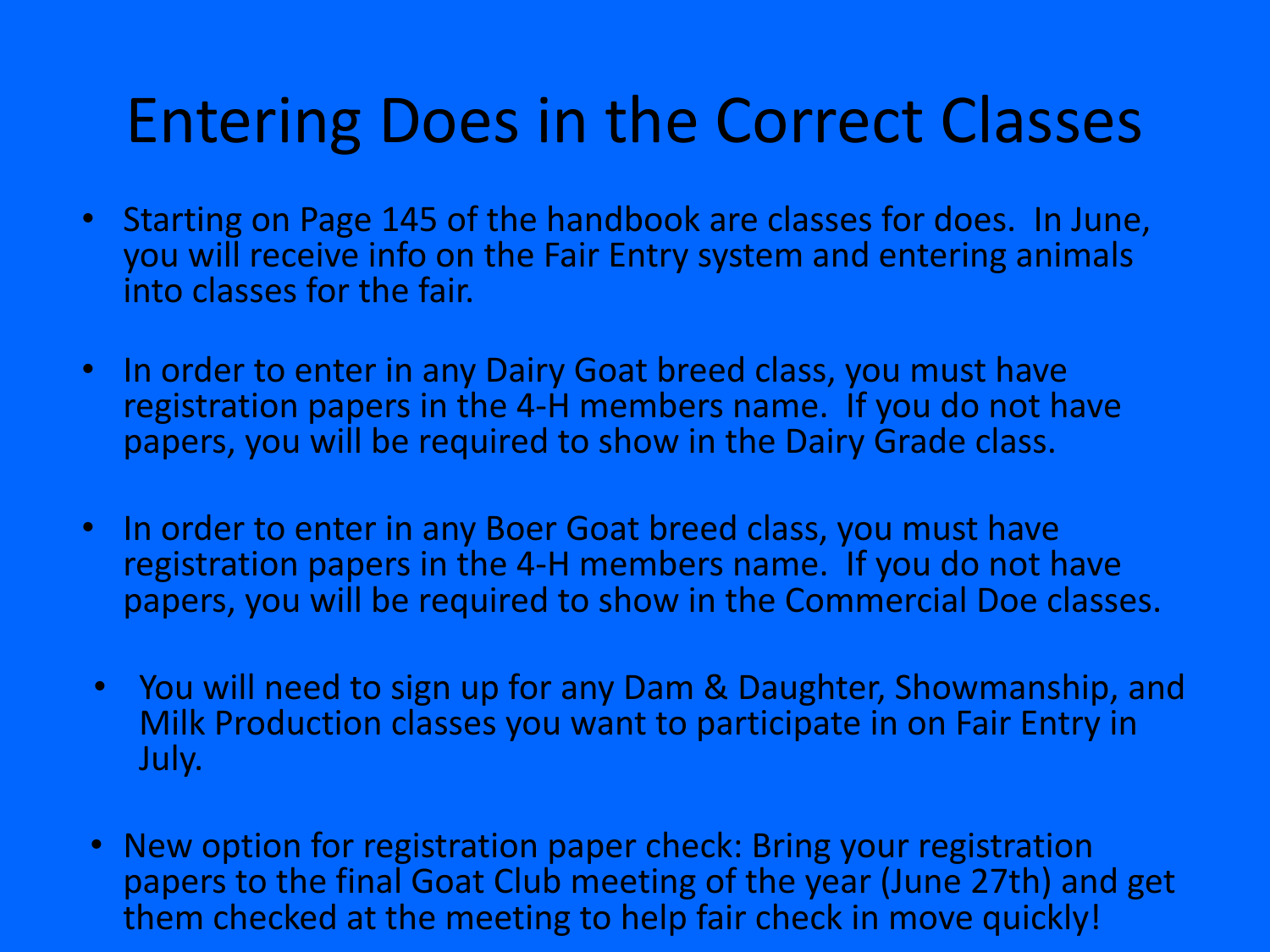#### Entering Does in the Correct Classes

- Any animal that is over 2 years of age, must have freshened (kidded) at least once. If the doe has not freshened and is over 2 years of age it cannot be shown at the fair. Judges are trained to evaluate if an animal has freshened, and they will know if they have not.
- You will determine the age of the animal based on the show date, July 18<sup>th</sup>. All age calculations should be done using this date.
	- Example: Boer Doe born on January 18, 2022 would be 6 months old on July 18<sup>th</sup> and be entered in the 6-9 month class.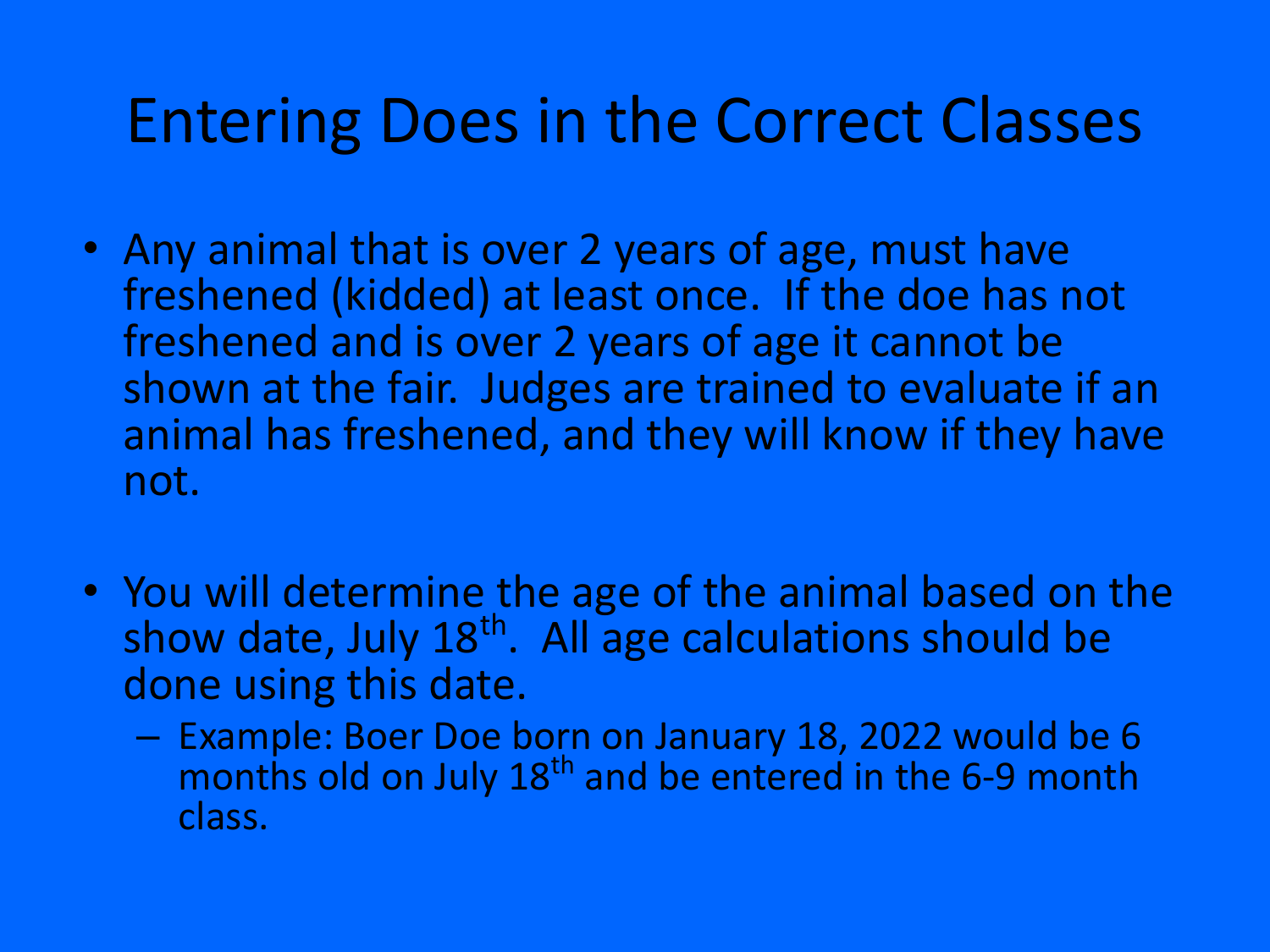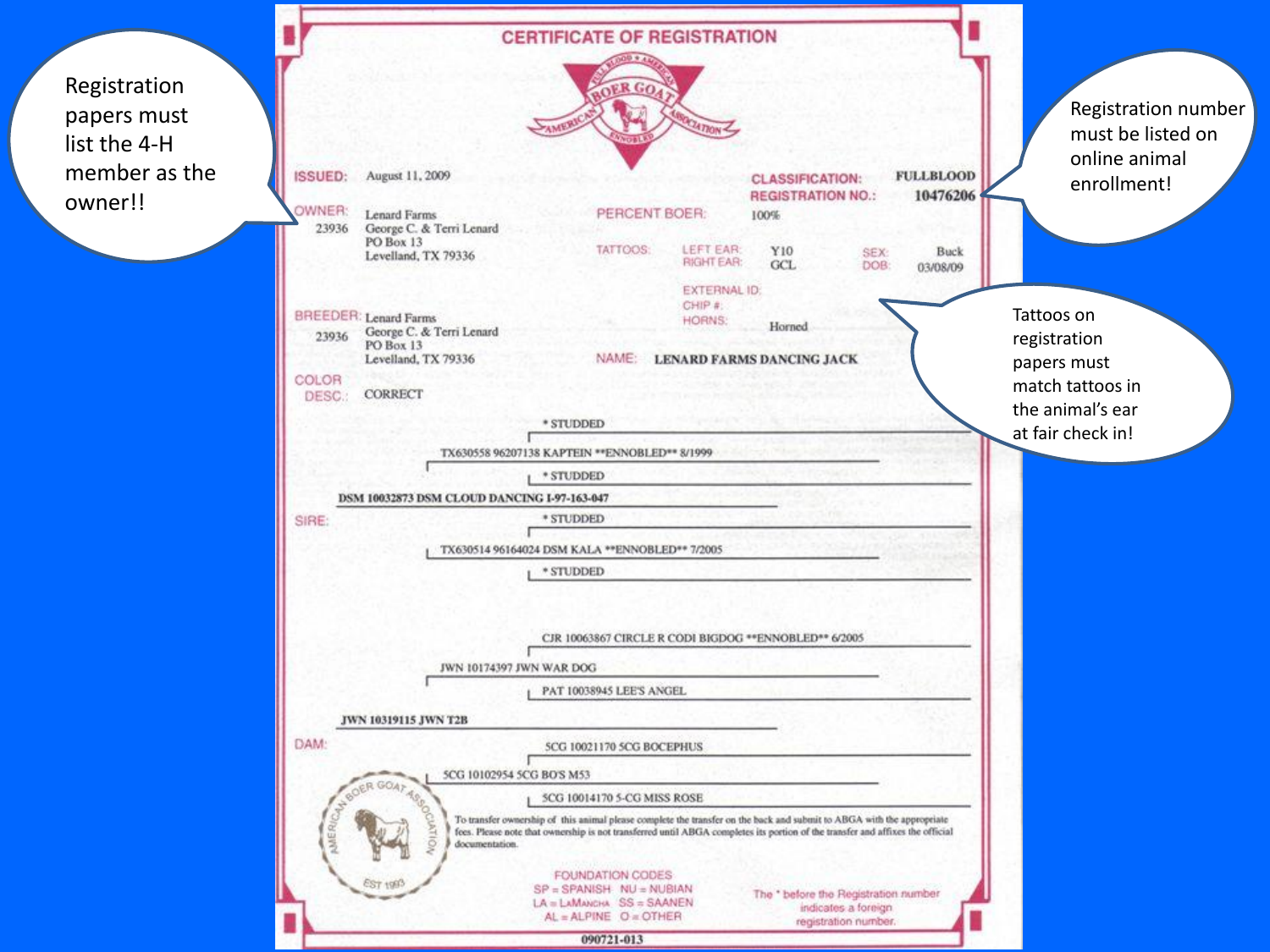### Doe Identification

- All does that are being shown with registration papers must have identification to match the registration papers. This identification will be checked at fair check in. Any discrepancies will result in disqualification.
- All other does that are not registered are required to have a 5 digit county ID tag for identification. This identification will be recorded on your online animal enrollment due May 16<sup>th</sup>. These tags can be picked up at the Extension Office at any time. You must have these ID numbers and tags in the ears by the May 16th animal enrollment deadline. Do NOT bring breeding does to weigh in to get 5 digit county tags!
- Registered Pygmy does may use microchips as identification, however, you must provide your own microchip reader at check in.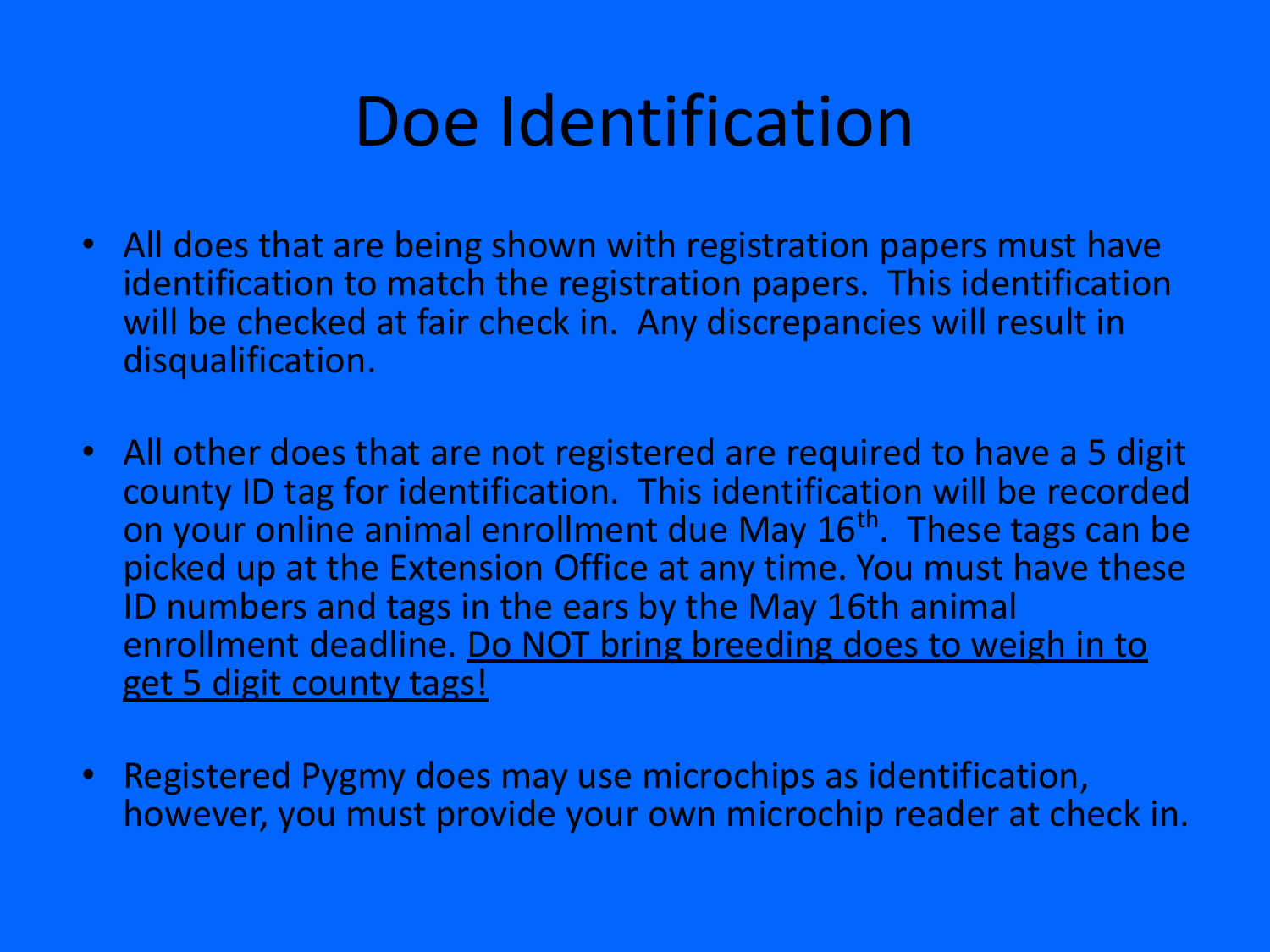### Show Attire

- Please refer to Page 145 of the handbook for proper show attire.
	- Dairy Breeding Show: White Shirt, White Pants, Boots
	- All other Shows: Nice Jeans (no holes), polo or button up shirt, Boots
- If you have questions, please ask a Goat Club Leader.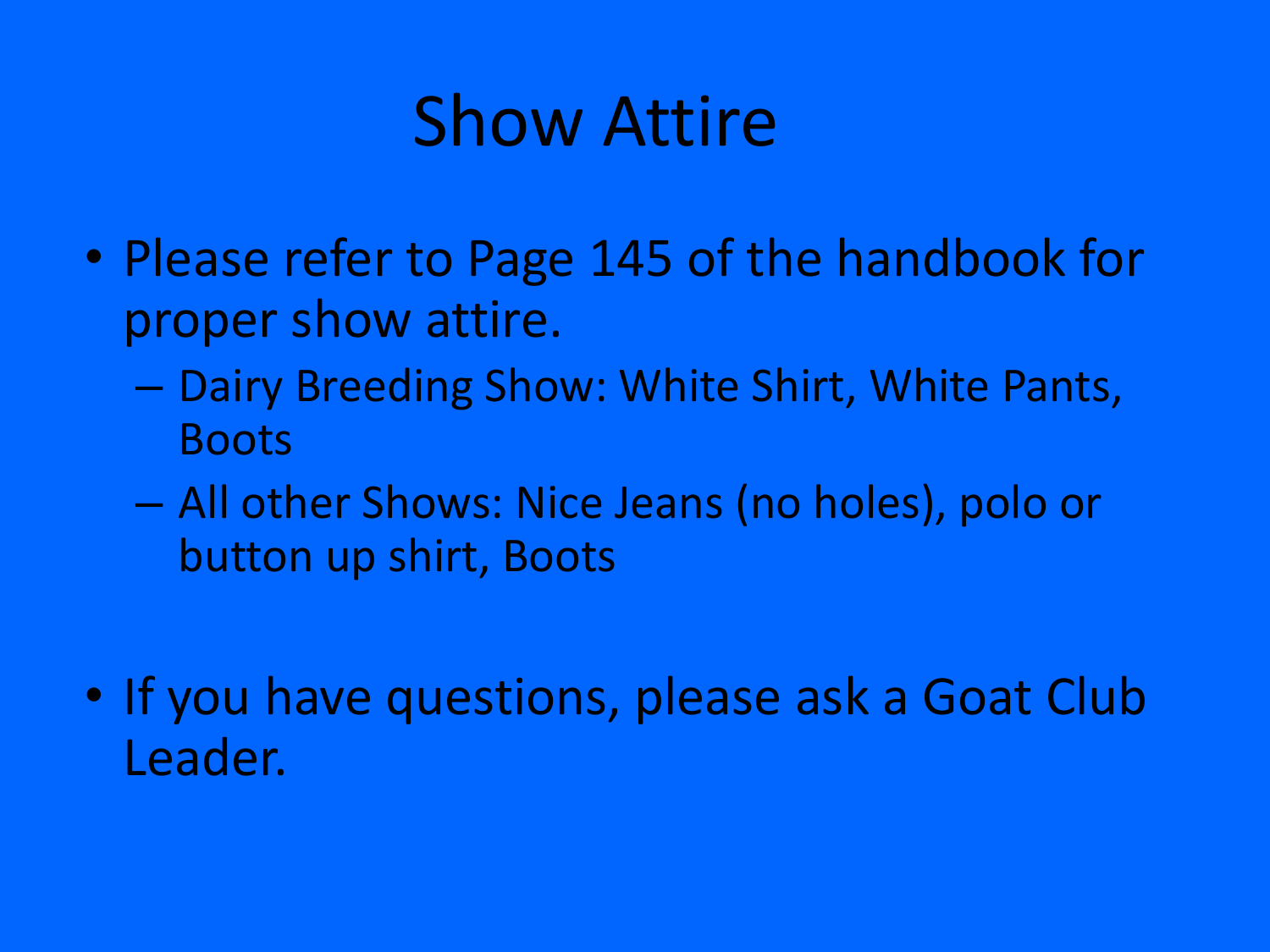#### Fair Week Schedule

- Saturday, July 16<sup>th</sup>
	- 6:30 pm 9:30 pm: Animal Check-In. DO NOT unload your animals until the superintendent or an assistant have checked your animal ID's , registration papers if applicable, and the vet has checked your animals! (Note: All registration papers must be in the 4-H'ers name)
- Sunday, July 17th
	- 7:00 am Noon : Animal Check-In. ALL goats must be on the grounds by Noon.
	- 1:00 pm: Exhibitor Meeting & Wether/Wether Dam Weigh-In
	- Following Weigh-In: Goat Club Meeting. This will include drawing for ticket prizes!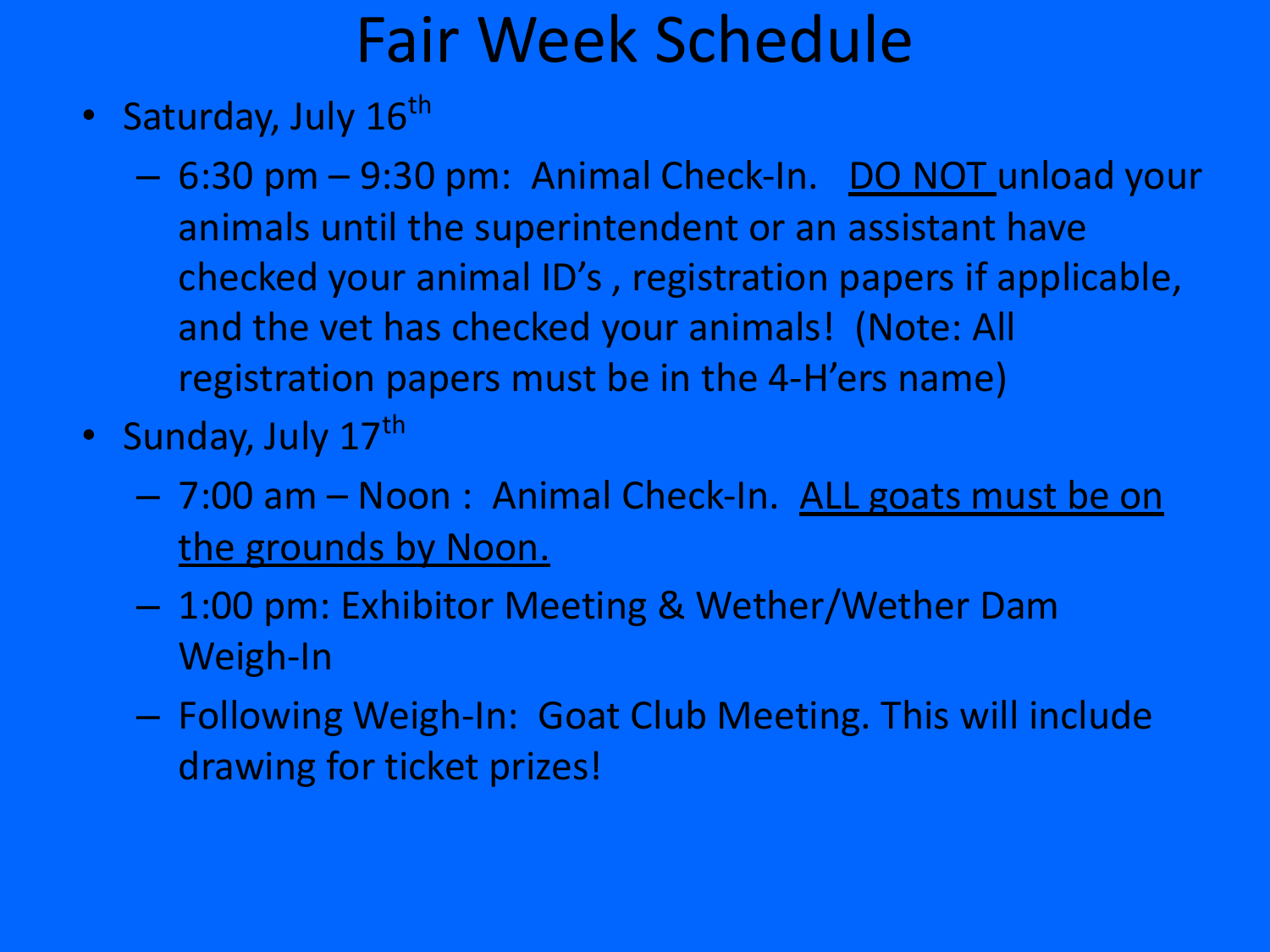- Monday, July 18<sup>th</sup>
	- 8:00 am : Breeding Stock & Showmanship Shows
	- 6:30 pm: Barn Pizza Party. All goat club members who have paid their family dues and immediate family eat free. All others \$5.
- Tuesday, July 19<sup>th</sup>
	- 5:00 pm: Pee Wee Showmanship, Grand Champion Sr. Showmanship Drive, & Market Animal Show
	- TBD: pm Milk Out for Milk Production
- Wednesday, July 20<sup>th</sup>
	- TBD: am Milk Out for Milk Production
	- 6:30 pm: Barn Dinner
	- TBD: pm Milk Out for Milk Production
	- 9 pm: Livestock Sale Entries due to Fair Office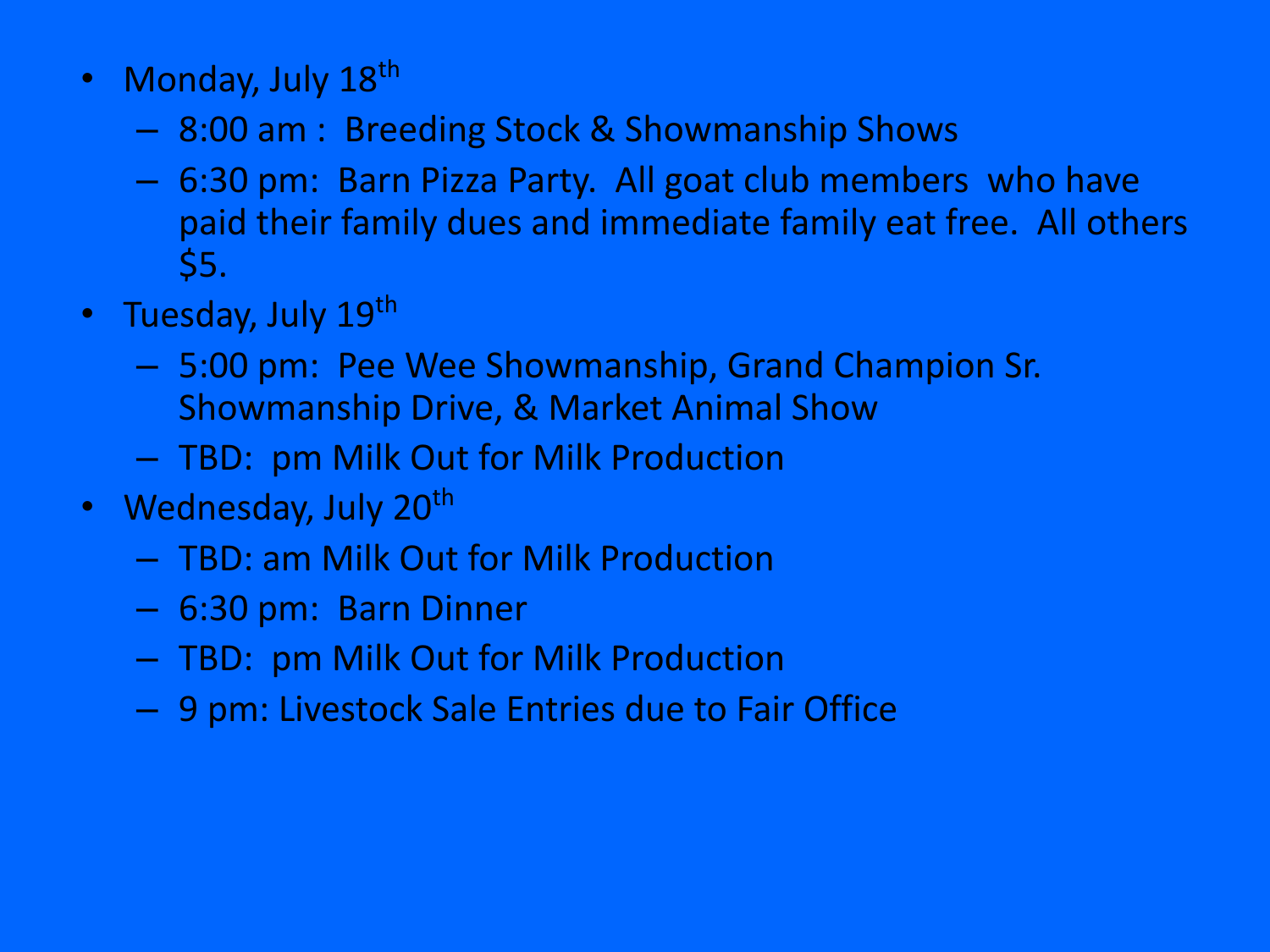- Thursday, July 21 $^{\rm st}$ 
	- 11:00 pm: Livestock released except for sale animals. DO NOT remove animals from their pens before 11:00 pm!
- Friday, July 22<sup>nd</sup>
	- Clean out goat pens. You cannot receive your premium money until all your pens are clean and you have been given your card by the Superintendent.
	- 5:00 pm: Livestock Sale We will let you know what time you need to be in the barn to line up.